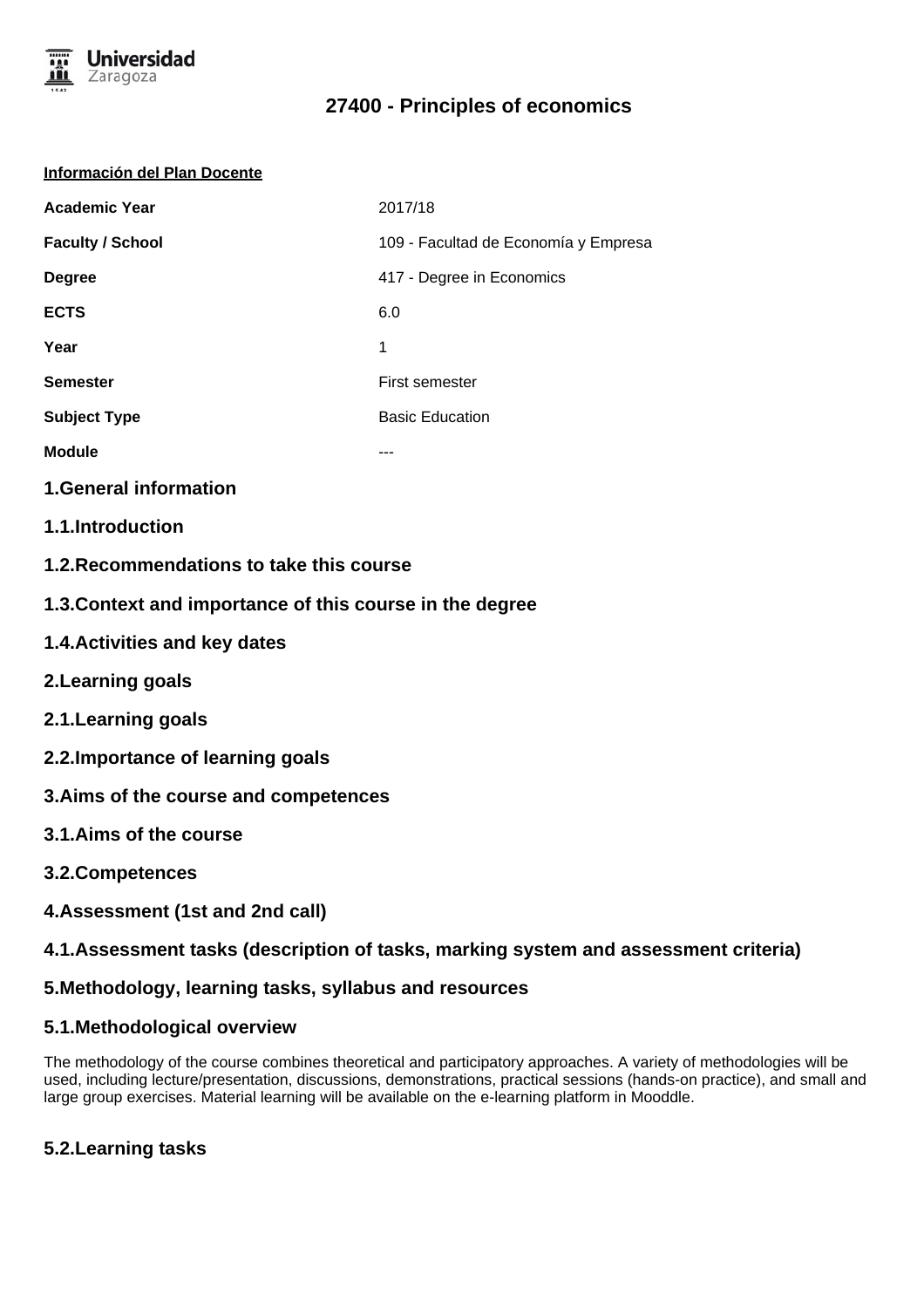

## **27400 - Principles of economics**

- Theoretical sessions: 1,2 credits
- Methodology: participation in sessions.
- Specific competences: E1, E4, E5, E7, E8.
- General competences: G1, G3, G8, G9
- Practical sessions: 1,2 credits
- Methodology: resolution of problems and study of cases.
- Specific competences: E1, E4, E5, E7, E8.
- General competences: G1, G3, G5, G8, G9, G15
- Office hours and seminars: 0,6 credits
- Methodology: office hours
- Specific competences: E1, E4, E5, E7, E8.
- General competences: G1, G3, G5, G9
- Personal working: 3 credits
- Methodology: exercises, ITC use, study, oral presentation and preparation of exams
- Specific competences: E1, E4, E5, E7, E8.
- General competences: G1, G3, G5, G9, G15

# **5.3.Syllabus**

- UNIT 1: ECONOMIC ANALYSIS. INTRODUCTION
- UNIT 2. THE MARKET. DEMAND AND SUPPLY
- UNIT 3. THE FIRM IN THE COMPETITIVE MARKET
- UNIT 4. MARKET FAILURE